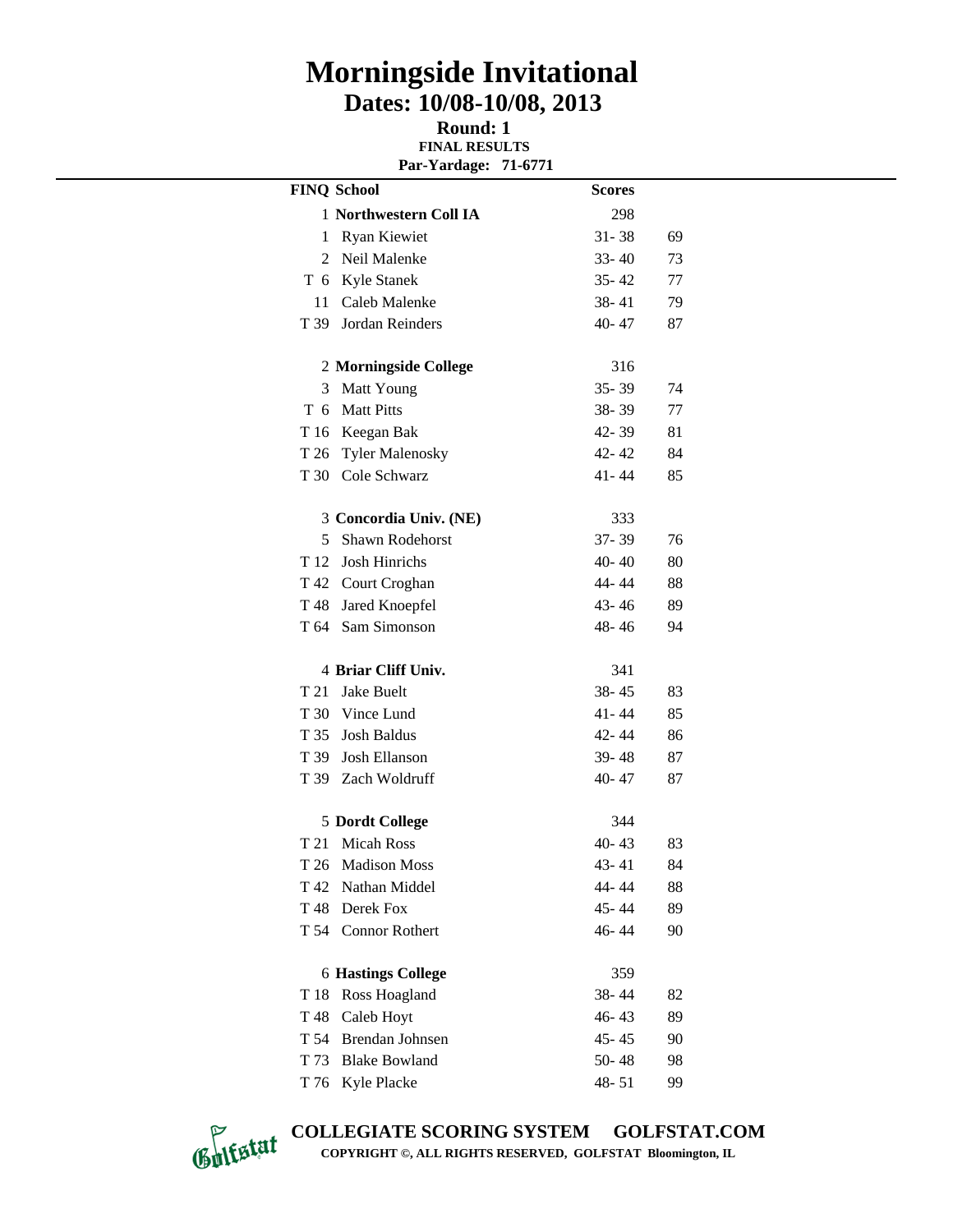## **Morningside Invitational Dates: 10/08-10/08, 2013**

**Round: 1 FINAL RESULTS** 

**Par-Yardage: 71-6771**

| <b>FINQ School</b>           | <b>Scores</b> |     |
|------------------------------|---------------|-----|
| <b>7 Mount Marty College</b> | 376           |     |
| T 21 Luke Loecker            | $40 - 43$     | 83  |
| T 30 Robbie Neswick          | 38-47         | 85  |
| T 73 Dylan Brende            | $47 - 51$     | 98  |
| 81 Levi Mahrt                | 57-53         | 110 |
| 83 Austin Schweers           | 53-65         | 118 |

| <b>FINQ Name</b>       | School            | <b>Scores</b> |    |
|------------------------|-------------------|---------------|----|
| 4 Gabe Dirksen         | D.W.U.            | $37 - 38$     | 75 |
| T 6 Taylor Wheatley    | Midland U         | $36 - 41$     | 77 |
| T 9 Ryan Chrisy        | NWC-IA            | $35 - 43$     | 78 |
| T 9 Jon Holwerda       | Dordt             | $38 - 40$     | 78 |
| T 12 Dane Vowell       | Midland U         | $37 - 43$     | 80 |
| T 12 Adam Pitts        | Mside             | 38-42         | 80 |
| T 12 Andrew Minor      | NWC-IA            | $40 - 40$     | 80 |
| T 16 Michael Whitney   | D.W.U.            | $41 - 40$     | 81 |
| T 18 Trey Hugen        | Dordt             | 38-44         | 82 |
| T 18 Jordan Oltman     | NWC-IA            | $39 - 43$     | 82 |
| T 21 Brock Colclasure  | CncordiaNE        | $41 - 42$     | 83 |
| T 21 Mitch Ellison     | <b>BriarCliff</b> | $40 - 43$     | 83 |
| T 26 Mitch Walker      | Midland U         | 42-42         | 84 |
| T 26 Rees Beaver       | Dordt             | $41 - 43$     | 84 |
| T 30 Payton Baker      | D.W.U.            | $41 - 44$     | 85 |
| T 30 Tom Hogg          | D.W.U.            | $45 - 40$     | 85 |
| T 35 Brady Besco       | D.W.U.            | $41 - 45$     | 86 |
| T 35 Sam Defreece      | CncordiaNE        | 44-42         | 86 |
| T 35 Pablo Lavin       | Mside             | $43 - 43$     | 86 |
| T 42 Jay Determan      | D.W.U.            | 46-42         | 88 |
| T 42 Adam Bleeker      | NWC-IA            | $40 - 48$     | 88 |
| T 42 Alex O'Neill      | Mside             | $43 - 45$     | 88 |
| T 42 Andrew King       | Mside             | $42 - 46$     | 88 |
| T 48 Alex Vanderhoff   | Mside             | $45 - 44$     | 89 |
| T 48 Partick Carney    | Midland U         | 44-45         | 89 |
| T 48 Sam Mayhall       | CncordiaNE        | 40-49         | 89 |
| T 54 Cal Wiese         | D.W.U.            | $45 - 45$     | 90 |
| T 54 Broderick Baker   | D.W.U.            | $40 - 50$     | 90 |
| T 54 Nate Lubbers      | Mside             | 46-44         | 90 |
| T 59 Nate Morris       | Midland U         | $47 - 45$     | 92 |
| T 59 Grant Worthington | CncordiaNE        | 49-43         | 92 |
| T 61 Garrett Suchanek  | CncordiaNE        | $43 - 50$     | 93 |



**COLLEGIATE SCORING SYSTEM GOLFSTAT.COM COPYRIGHT ©, ALL RIGHTS RESERVED, GOLFSTAT Bloomington, IL**